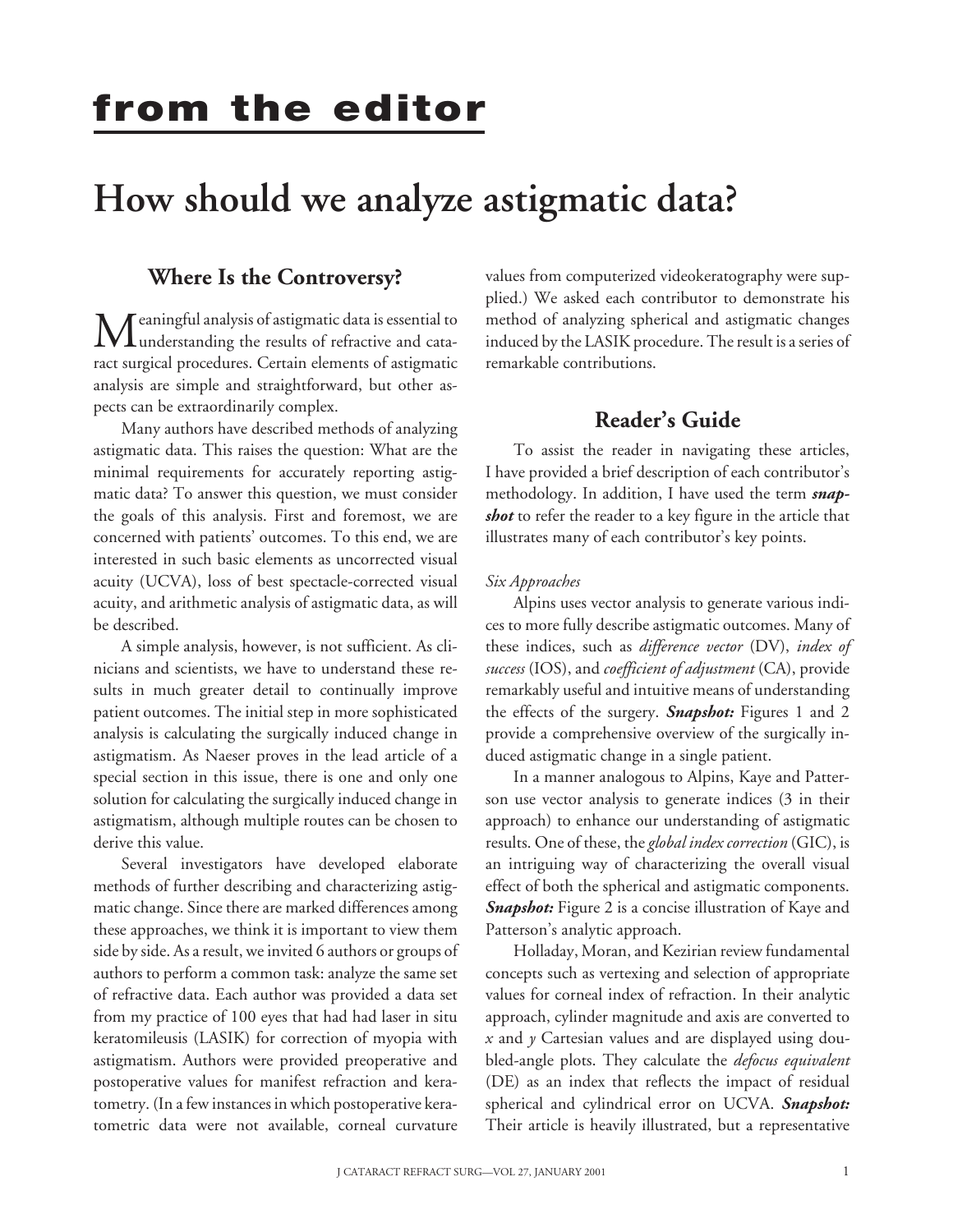graph is Figure 8A, which shows the doubled-angle plot of preoperataive and postoperative refractive astigmatism with ellipses that represent the standard deviations of the *x* and *y* Cartesian values.

Thibos takes another approach to analyzing astigmatic data. He separates the refractive data into 3 power vectors: spherical equivalent and 2 Jackson crossed cylinders separated by 45 degrees. With these, he demonstrates analysis of the data with useful graphic depictions. Thibos also calculates the *blur strength*, which is another type of index that can be used to characterize the effect on vision of the spherical and astigmatic components of the residual refractive error. *Snapshot:* Figure 3 shows the reduction in astigmatism by a graphical display of the  $J_0$  and  $J_{45}$  power vectors preoperatively and postoperatively.

Naeser and Hjortdal use polar analysis and, in a method that is analogous to Thibos' approach, characterize any astigmatic value by 2 polar values that are separated by 45 degrees. *Snapshot:* Figures 2 and 4 demonstrate their application of bivariate analysis and elegantly display the preoperative and postoperative polar values, the surgically induced change, and the statistical relationships among them.

In a subsequent manuscript, Naeser and Hjortdal extend their methodology to trivariate analysis, which provides a 3-dimensional depiction that displays both polar values and the spherical equivalent. Trivariate analysis is also used by Harris, although he displays different parameters.

Harris provides a complex analysis using linear optics, ray transference, and matrices. His methods are clearly beyond the scope of the average reader of the journal, but they challenge current theories and may contribute to "raising the bar" for the type of analysis that will be required as we progress to wavefront-guided correction of vision. *Snapshot:* Figure 2 shows stereopair scatterplots of various parameters with ellipsoids defining 95% confidence intervals.

## **Required Elements of Astigmatic Analysis**

What then should be the minimal standards for reporting astigmatic data? We have addressed this issue previously, $1$  and the fundamental conclusion is the same, but the papers on this issue offer many options for

expanding the interpretation of the astigmatic data. I would suggest that the elements of astigmatic analysis include:

#### *Arithmetic Analysis*

- 1. Mean preoperative and postoperative astigmatism and arithmetic difference, with standard deviations and ranges.
- 2. A tabular display of the number and percentage of eyes in various astigmatic categories is also helpful; for example, note the number of eyes with  $\geq 0.5$ diopter (D), 0.51 to 1.0 D, 1.1 to 2.0 D, etc., perhaps adjusting these intervals as mandated by the data and the surgical goal.

#### *Surgically Induced Astigmatism*

Surgically induced astigmatism can be calculated by vector or polar analysis, with each providing an identical value, as noted above. However, this figure alone is often of little or no value in interpreting astigmatic results. It is here that more elaborate descriptions of astigmatic change become meaningful.

#### *Expanded Analysis*

Authors are strongly encouraged to include more sophisticated forms of astigmatic analysis, as demonstrated by the articles in this issue. Elements of this analysis could include the following: (1) Global indices: Further studies are required to determine which of these most closely predicts visual performance. Options would include the DE (Holladay, Moran, and Kezirian), blur strength (Thibos), or the GIC (Kaye and Patterson). (2) Indices describing specific aspects of astigmatic change: These would include those described by Alpins and by Kaye and Patterson. (3) Advanced statistical analysis, such as bivariate analysis (Holladay and coauthors and Naeser and Hjortdal) and trivariate analysis (Naeser and Hjortdal and Harris) or more complex analyses, such as linear optics (Harris).

Despite our desire to have "standards" for methods of analysis, the usefulness of these more advanced methods will have to be evaluated and refined as they are applied in subsequent studies. With time, the minimal requirements might be expanded to include elements of the descriptions provided in the articles in this issue. Until then, we encourage authors to test these various